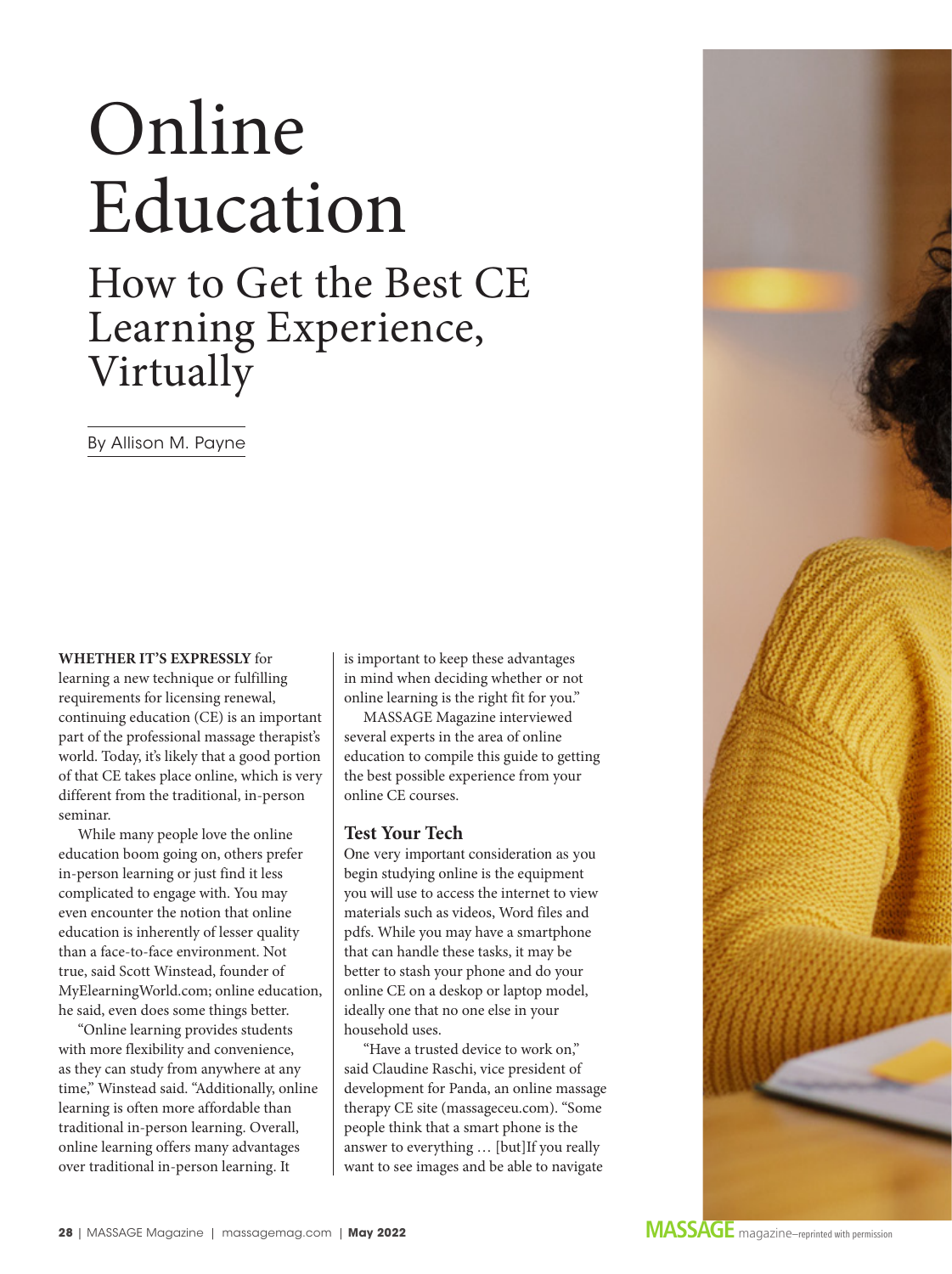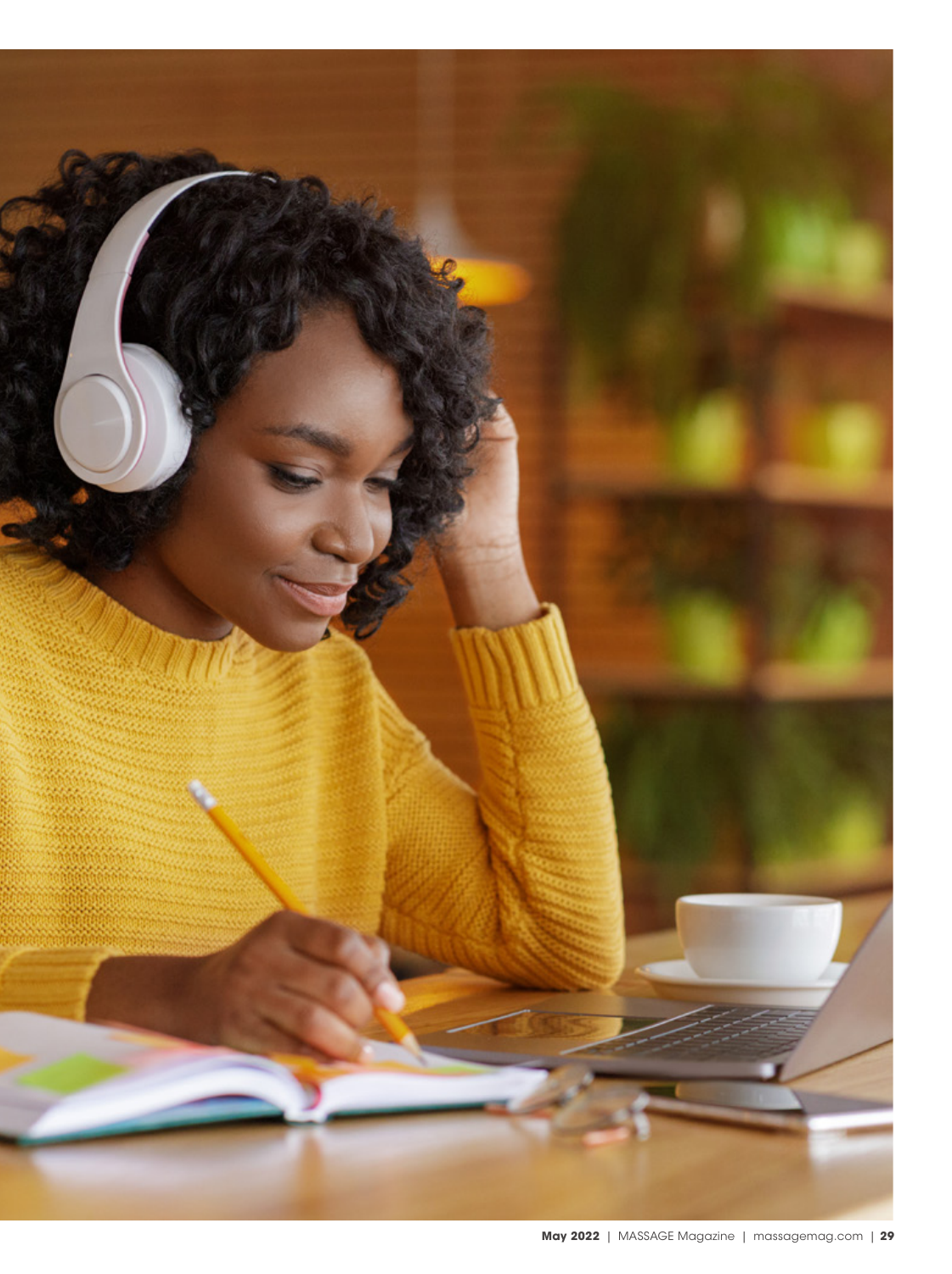#### Online Education

the learning platform with ease, grab a laptop or tablet." [Disclosure: Panda is the company that provides CE as a member benefit for Massage Magazine Insurance Plus.]

Before attending a class, familiarize yourself with the software, and note who you can contact for help if something isn't working. For video sessions, make sure you know where the volume control and the mute/unmute functions are located.

# **Set Up Your Study Spot**

"When studying online, it is important to find a quiet and distraction-free space where you can focus on your work," said Winstead. "If you share the house with others, make sure they respect your work space and are aware that you need to be uninterrupted." Figure out, too, who will be in charge of supervising pets and kids so they don't interrupt you.

Barbara M. Hall, PhD, a professor in the school of education at Northcentral University (unc.edu), also suggests using the biggest computer monitor that you have available; and, in the case of live video classes, take a look at what other people will see in the background behind you and remove any distracting items.

An inexpensive ring light affixed to your monitor, like the ones people use for shooting online videos, can help prevent shadows and improve image quality.

Whatever location you choose, keep your studying and class materials there so you don't waste time every day tracking down your supplies. If you're using a laptop, connect your computer with its power supply every time you finish a class or study session so it's ready when you return.

Even if you feel you can handle some switching back and forth between your class and other things … you put yourself at a disadvantage if you try to multitask.

# **Do Not Disturb**

Home can be a crazy place day to day—family members going in and out, phones buzzing, noise in the kitchen, dogs barking, kids dropping in to see what you're up to, Facebook notifications popping up and pinging, and more. Ensuring a distraction-free (or at least, as distraction-free as possible) environment is key to getting the most out of your online CE experience.

Start with your computer, said Hall. Shut down all unnecessary applications except for the ones you need to follow the lesson. This "will not only reduce distractions on the computer; doing so may also improve the performance of your online learning platform," she said. "Particularly if you are not using highspeed internet, other applications–even just your email–might compromise the quality of your learning experience."

If you get a lot of desktop notifications from apps when those apps aren't open, consider pausing or turning off notifications altogether. "You might even tell others you are unavailable during the time frame of online learning and

Ensuring a distraction-free (or at least, as distraction-free as possible) environment is key to getting the most out of your online CE experience.

ask them to help you out by not sharing content [with you], tagging you, or sending messages," said Hall. "Doing so would truly be helping you out."

Even if you feel you can handle some switching back and forth between your class and other things, you put yourself at a disadvantage if you try to multitask, added Hall. "What you think of as multitasking is more like rapid taskswitching. Your brain is unable to process multiple types of input at one time, such as the instructor's voice and a TikTok audio. While it may feel like multitasking, you aren't.

"As your brain switches attention back and forth among the various stimuli, you are missing important … content in all the other places where your attention isn't focused for those few seconds," said Hall. "Improve your learning by improving your attention, which means focus on one thing at a time."

Don't forget to switch your smartphone to its "do not disturb" setting too—or, just turn it off while your class is in session.

Finally, avoid being distracted by hunger pangs during your CE time. Enjoy a light, healthy snack with some protein to keep yourself focused and alert.

### **Don't Hurt Yourself**

You likely think about your personal body mechanics while you work at giving massage—but when you're on your computer at home, do you tend to hunch over it sitting on the couch or balance it on your lap while lying in bed? If you don't have a desk with an office-type adjustable chair, said Hall, movement is key. Also,